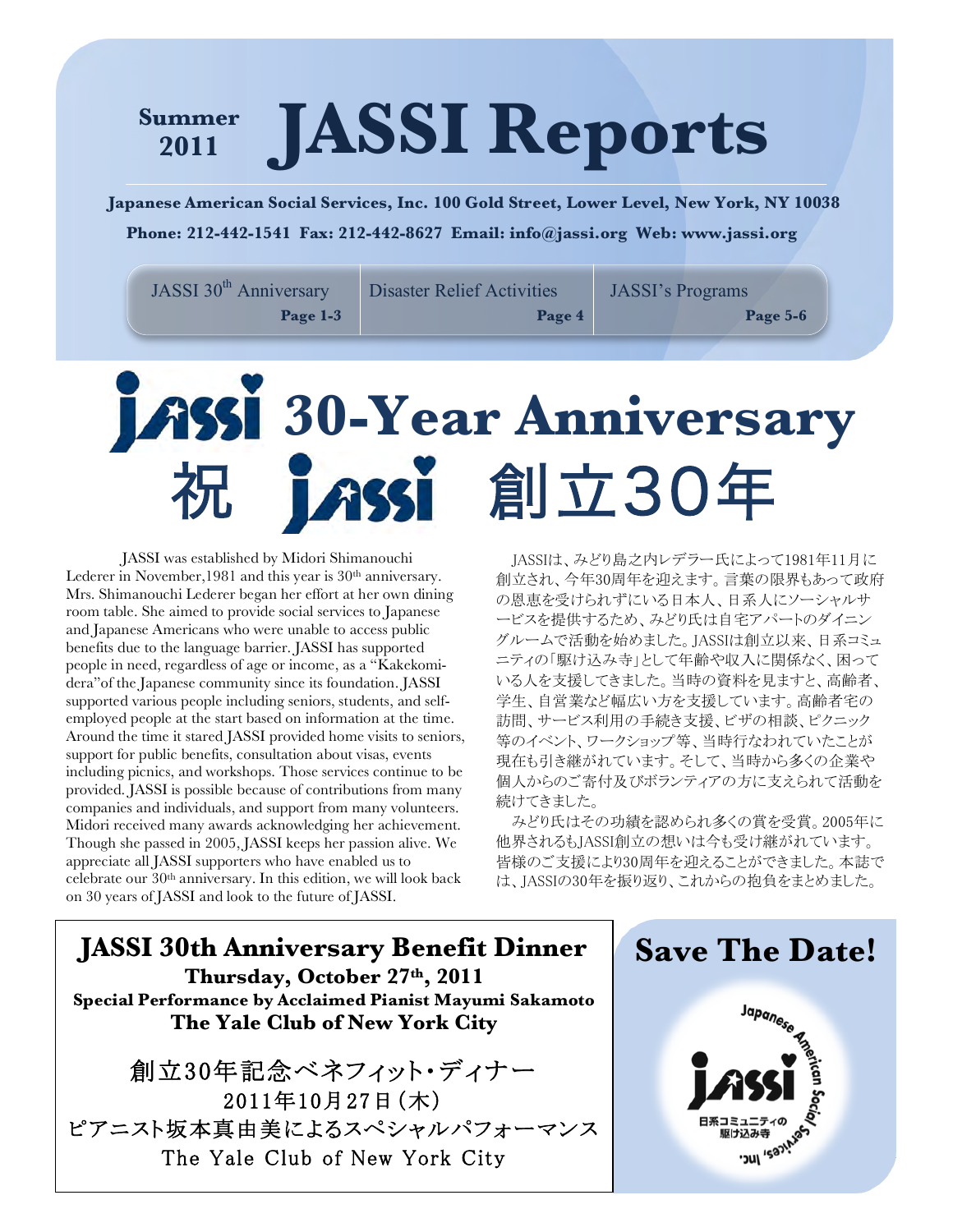## Reminiscing about early days of JASSI JASSI創立当時の思い出

In 1981 JASSI started providing social services for Japanese/Japanese Americans. At the start, our organization consisted of Mrs. Midori Shimanouchi Lederer, 73-year-old Mrs. Kimi Shimizu, young Sansei lawyer Mr. Cyril Nishimoto, and several volunteers including myself. As I reflect on the past 30 years, the first memory that comes to my mind is Mrs. Shimizu making weekly visits to 102-yearold Mr. Komataro Kishi.

As usual, on Jan. 7, 1986 Mrs. Shimizu visited Mr. Kishi, did laundry and cleaning, had lunch with him and went home. Later that evening Mr. Kishi died in the bathroom. He was to have his 108th birthday a month later. Having lost her husband two weeks earlier, on Christmas Day, she said helping elderly people eased her grief. Support from her understanding husband must have played an important part in her heartfelt service for Mr. Kishi over so many years. (JASSI's current friendly visit program does not include laundry/cleaning, but Mrs. Shimizu was able to make conversation with Mr. Kishi, a man of few words, between her laundry and cleaning.)

Mr. Kishi had no TV in his apartment, but he had books on economics, philosophy, science, medicine, etc., as well as oil paintings of his own and a "Bikini beauty" beach towel he carried on his trips to Coney Island. He dreamed of becoming a doctor in his youth. What Mrs. Shimizu saw in Mr. Kishi was a man of the Meiji era, courteous with a strong sense of responsibility and reminiscent of her parents.

The memorial service for Mr. Kishi at the Japanese American United Church started with rain. Mrs. Shimizu's unaffected eulogy filled the place with fond memories of him and made us smile. When we left the church, we found ourselves under the blue sky. Mr. Kishi did not find the fountain of youth, but he taught us the spirit of eternal youth.

In l990 Mrs. Shimizu left New York for Sacramento where her sister lived with one of her daughters, and her 103rd birthday is coming in September!

Another memory is of Mr. Nishimoto who helped a single mother of 5 children with various services over 10 years. When the eldest child started working upon graduation from high school and the mother got U.S. citizenship, Mr. Nishimoto's service for the family was complete. (Sato Iwamoto, JASSI board member)



JASSIは1981年にみどり島之内レデラーさん、73才のキミ清水さん、 若い三世の弁護士、シリル西本さんと数人のボランティア(私もその 一人)で日本人/日系人のためのソーシャル サービスを始めました。過去30年の数多い思い出の中で、まず思 い出すのは毎週102才の貴志駒太郎さんを訪問していた清水さん です。数年後の86年1月7日もいつものように訪問し、洗濯やお掃 除の後にランチをして、午後帰宅したその夜貴志さんがお風呂で 亡くなりました。貴志さんはあと1ヶ月で108才のお誕生日を迎えると ころでした。その二週間前のクリスマスにご主人を亡くされた清水さ んはお年寄りのお世話をすることで悲しみが和らぐとおっしゃって いましたが、貴志さんに長年親身なお世話が出来たのは理解ある ご主人のサポートもあってのことでしょう。(現在のフレンドリー ビジットは洗濯/掃除は含みませんが、清水さんは洗濯/掃除の 合間に口数の少ない貴志さんとお話したようです。) テレビのない貴志さんのアパートには経済、哲学、科学、医学等の 本の他に自作の油絵やコニーアイランドに行く時のビキニ美人のビ ーチタオルもありました。若い時医師を夢見た貴志さんの礼儀正し さと責任感の強さに清水さんは御両親を思わせる"明治の人"を見 たようです。小雨で始まった日米合同教会でのメモリアル サービスは清水さんの飾り気ない弔辞あたりから貴志さん独特の雰 囲気が醸し出され、思い出話に皆が笑い、式場を出た時は青空で した。貴志さんは"若さの泉"は見付けませんでしたが、不老の精神 を教えてくれました。清水さんは1990年に妹さんがいらしたSacrame ntoに移り、今は娘さんと一緒で、この9月には103才のお誕生日を 迎えます。もう一つの思い出は5人の子供を抱えたシングルマザー に10年以上種々のサービスを提供した西本さんです。一番年上の 子供が高校を卒業して就職し、お母さんも米国籍を得た時点で西



At JASSI board, staff and volunteer retreat, which was held on Febrary 2011.

In order to continue to assist people in the community who are not able to receive assistance from anywhere else, the JASSI Board plans to implement the following:

**2** 1) Strengthen community outreach efforts so that we can seek financial support from a larger number of people,

# これからの **JASSI**

This past June, we received notification from New York City that because of financial cutbacks, funds for our senior program would be terminated. The Board convened an emergency meeting and reaffirmed JASSI's long-term commitment to provide services for seniors free of charge. Providing social services free of charge to members of the Japanese community is what distinguishes JASSI from other Japanese American organizations.

今年の6月、ニューヨーク市から、JASSIに対 する高齢者援護の 助成金が財政難の為打ち切られるという通知 を受けました。理事一同、 30周年の感傷にひたる余裕はなく、緊急会 議を開き、無償で高齢者 の相談に乗り老後を 楽しんで貰う事と、英語に不自由な日系人援 助の仕事は、他の日系社会団体と異なるJAS SI独自のサービ スであり資金の続く限り続ける事を再確認し、 対策案を練りました。 JASSI理事会は、他の組織で支

援を受けることのできない方々を対象に援助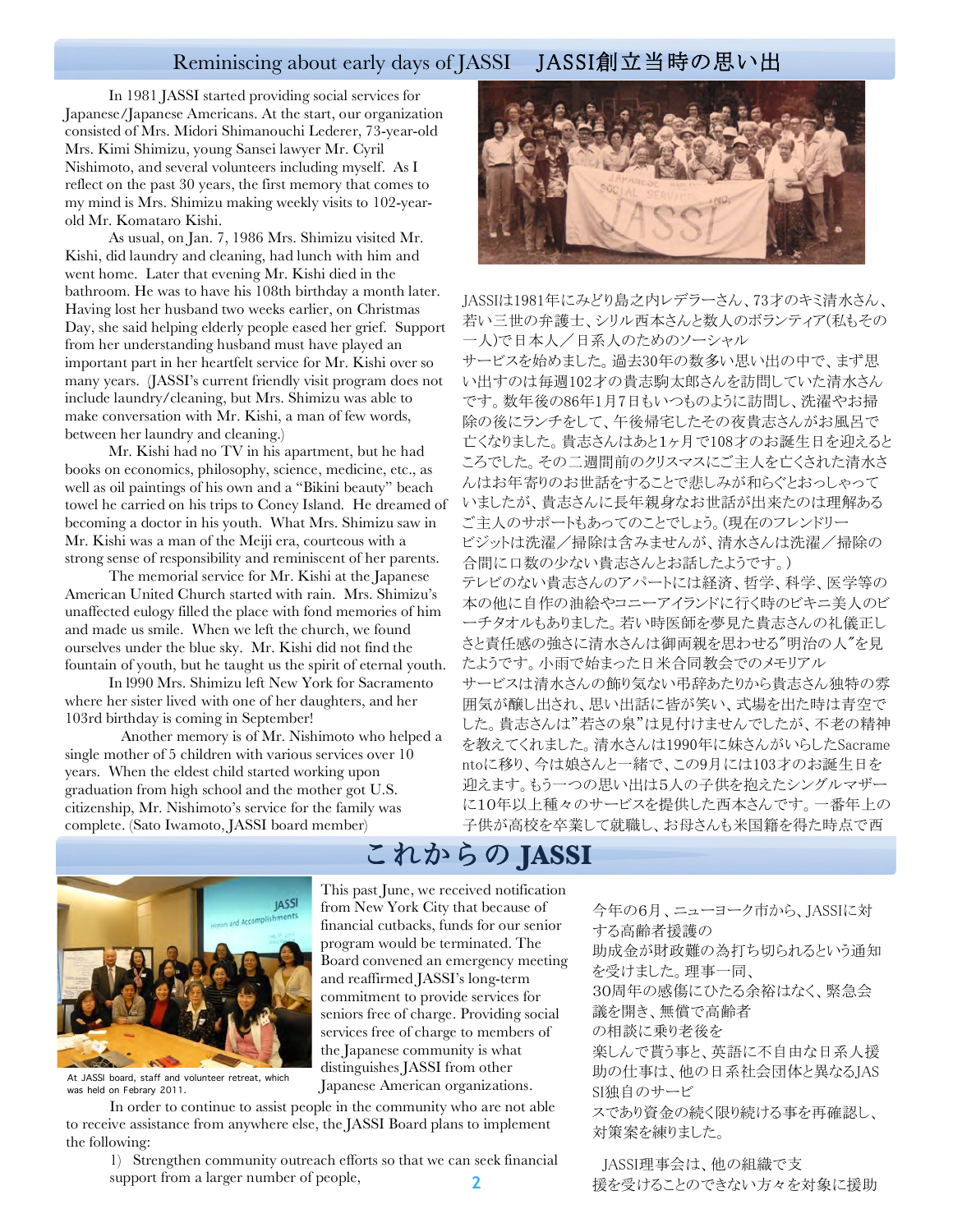#### **Mission**

The mission of JASSI is to improve the quality of life for people living in the New York area by providing social services through grass roots community support available in Japanese and English for needy people faced with difficulties caused by language, cultural and system differences, without regard to age or income.

> 2) Seek further volunteer support so that we can help as many people as possible within our limited budget, 3) Develop a Junior Board so that we can encourage participation of younger people,

4) Increase our association and work with the New York Asian American community in order to advocate on behalf of our community

JASSI is the only not-for-profit organization that offers the grass roots community support for people in dire need of assistance in the Japanese American community. As we celebrate our 30th Anniversary, the Board reaffirms and reiterates its commitment to continue this vital assistance to the needy in our community.

We humbly seek your continued support to accomplish our goal to serve the Japanese American community.

#### JASSI

のミッションは、ニューヨーク周辺に居住している方にソーシャル サービスを提供し、生活の質の向上を図ることです。JASSIは「日 系コミュニティの駆け 込み寺」として、年齢や収入に関係なく、言語、文化および制度の

違いから生じる日常の様々な問題を抱え、支援が必要な方に日米両 言語でサービスを提供します。

2)限られた予算の中で、できるだけ多 くの方を援助できるよう、これまで以上にボランティアの 方を募り、活躍していただく。

3)若い方にJASSIの趣旨に賛同し協力していただ くために、ジュニア ボードを作る

4)日系コミュニティーが必要な支援を受けられるようにNYのア ジア系団体との連携を強化する

JASSIは日系コミュニティーの困って いる方々にとって 欠かせない存在です。30周年にあたり、理事 一同、今後、ますます活動強化に努力する所存です。

ちょうしょう これがい これがい

# **JASSI Senior Program Update** 今後のシニアプログラム

 In June, we received a notice from the New York City Department for the Aging that the city will be terminating all funding for our Senior Citizens Program which had lasted for the past 28 years. In addition to case assistance, JASSI has provided services to about 180 seniors a year to improve their quality of life with monthly activities, friendly visits and the distribution of free tickets to various events. Although we hope to continue our senior services, we are unable to maintain the same level of services at this time. We will have no monthly senior event for July and August as of now, but we'll inform the senior members if we can restart our monthly events later in the year. Our volunteers continue to hold monthly tea parties every first Monday of the month.

The importance of JASSI's mission is vividly demonstrated in words of one senior who said, "I went to JASSI to get assistance on social security and medicare because I couldn't communicate with the social security office because of the language barrier. JASSI staff was always sincere and helped solve my complicated issues which includes my taxes. Thanks to their help, I was able to start receiving social security and medicare. Because of JASSI, now I can have peace in my life. " JASSI's support for seniors is NECESSARY.

In this time of severe budget cuts by the state and city we at JASSI are in urgent need of your support so that we may continue offering vital services to assist our seniors. Please send your tax-deductible donation to JASSI by check or online donation from www. Jassi.org.

JASSIのシニアプログラムに過去28年間出されていたニューヨーク 市高齢局からの助成金が今年6月末で終了しました。JASSIでは、 年間約180名のシニアの方に、医療保険、ホームケア、住宅サービ ス等に関する個別相談の他、月例イベント、毎月のお知らせ、ボラ ンティアによる訪問(フレンドリービジット)、チケット配布等を無料で 行ってきましたが、このシニアプログラム助成金終了に伴い、削減 を余儀なくされております。この影響により、当面の毎月のシニアへ のお知らせと月例イベントはお休みとさせて頂きます(茶話会は続 行致します)。その他のサービスは今後も出来る限りの規模で続け て行きたいと考えておりますが、状況によっては皆様のご期待に添 えない結果となる場合もございます。JASSIの高齢者を支援するサ ービスの必要性は、次のような利用者の声に表れています。

「私は、ソーシャルセキュリティーとメディケアの受給の件で問 題があり、JASSIに相談しました。自分でソーシャルセキュリテ ィーのオフィスに電話してみましたが、仕組みが難しい上、英語 力の問題もあり、とても一人では対応できずに困っていました。 JASSIスタッフはいつも親身に相談にのって下さり、税の問題等 とても複雑な問題を解決すべく対応して下さいました。その後ソ ーシャルセキュリティーを受け、メディケアを頂きました。現在 安心して生活できるのは、JASSIのお陰です。」 74歳 北里

今後も高齢者の支援を提供できるよう皆様からの御寄付を切にお 願い致します。なお、御寄付は全額税金控除の対象となり、JASSI 宛のチェックをお送りいただくか(住所:JASSI, 100 Gold Street, Lower Level, New York,

NY10038)、もしくは、JASSIのウェブサイト(www.jassi.org)からオン ラインでも可能です。皆様のご支援を何卒よろしくお願い致します

#### **-ANNOUNCEMENT**/お知らせ**-**

。

JASSI will have a workshop at senior week in September on "Homecare and Medicaid." Date and time will be announced by JAA (www.jaany.org).

9月のシニアウィークにて「ホームケアとメディケイド」に関する講演を開く予定です。詳細はJAAまたはJASSIまで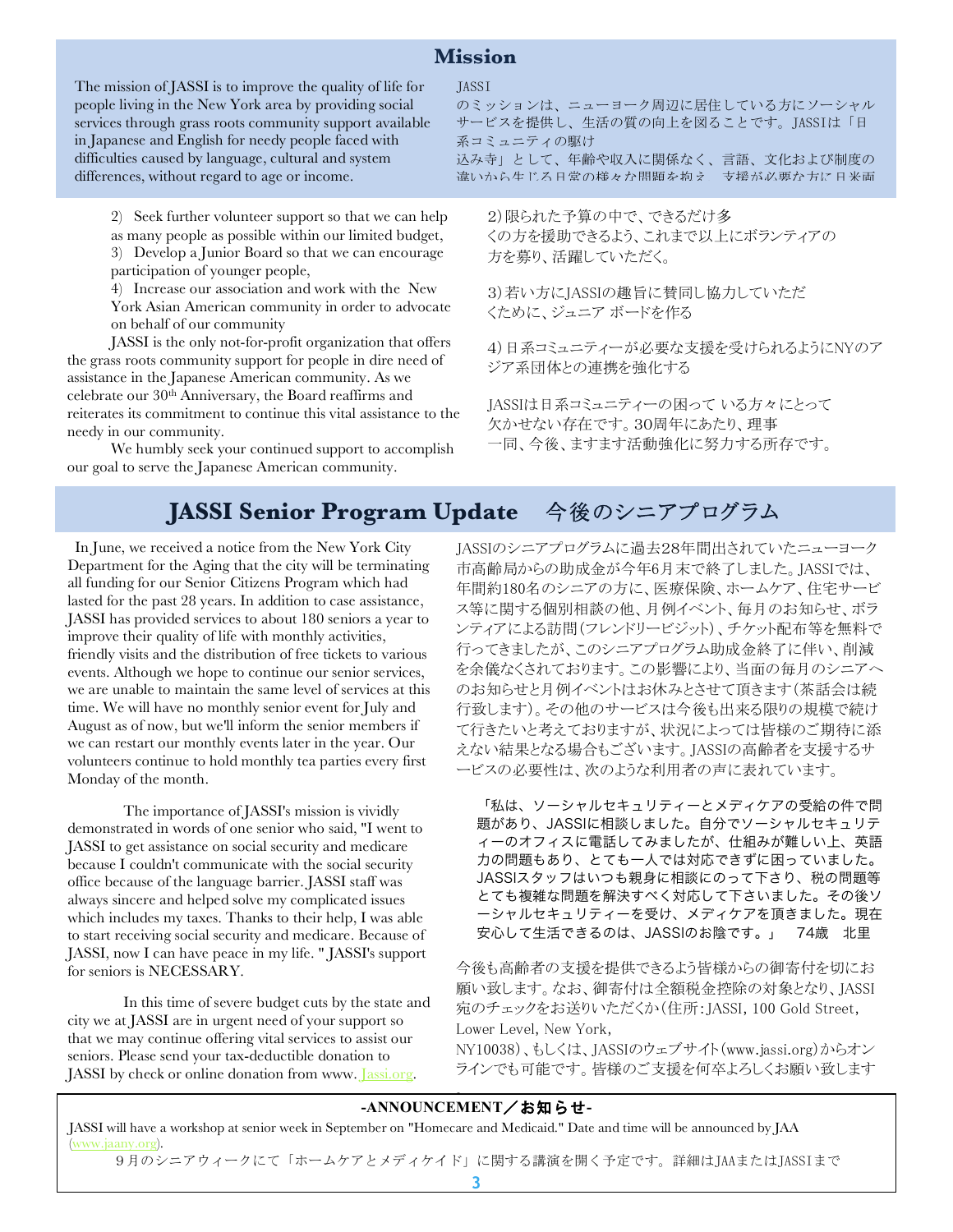

All of us at JASSI wish to express our deepest concern and sympathy to all of those affected by the Great East Japan Earthquake which occurred on March 11th, 2011. JASSI supported people living in the New York area by sending e-newsletters soon after the disaster, conducting workshops two weeks later, and holding a weekly peer support group from April to May. JASSI collected Earthquake relief funds and sent these donations to the Japanese Nursing Association. We also supported the hotline for people affected by the disaster that was provided by the Mental Health Network of JAMSNET.

2011年3月11日に発生した東日本大震災で被災され た皆様に心よりお見舞いを申し上げます。JASSIは震 災後すぐにニュースレター電子版を発行、2週間後に 震災ワークショップを実施し、4月末からピアサポートグ ループを開き、ニューヨーク周辺に住む方を支援しまし た。寄付金を集め日本看護協会に寄贈しました。JAM SNETメンタルヘルスネットワークの震災ホットラインにも 協力し、精力的に震災支援活動を行いました。

#### **Workshop "What Can the New York Japanese Community Do?"** 震災ワークショップ

We often experience stress from dealing with people who have faced natural disasters. On March 29<sup>th</sup> & April 2<sup>nd</sup> we conducted workshops on self-care, led by Dr. Tetsuya Shimizu from the Consulate-General of Japan in NY, NYU Associate Professor and JASSI board member Tazuko Shibusawa, as well as social worker Yoko Naka from JASSI. After their speeches, the speakers, JASSI staff, and attendees each discussed their individual issues; having family who live in distressed areas, experiencing stress and an inability to confront the disastrous effects, as well as what we must do from here.



私達は直接自然災害を受けなくも状況に関 わることでストレスを感じ、抱え込んでしまうこ とがあります。3月29日と4月2日, 震災後日本に住む家族や友人との対応法、 また気づかない間に溜まったストレスの対応 方法について日本領事館医務官の清水哲哉 先生、ニューヨーク大学大学院福祉学部の渋 沢田鶴子教授とJASSIスタッフの中曜子により 講演を行いました。講演後は、参加者とグル ーディスカッションを行い、被災者を家族に持 つ方、ストレスを持つ方、今後どうしたらよいか と悩んでいる方の個々の問題について話し合 いよしょ

# **Peer Support Group** ピアサポートグループ

After the workshops, JASSI found that individuals were continuing to deal with stress regarding the natural disaster. In response to this need for help, JASSI provided four sessions of peer support groups beginning May 23rd. Attendees were able to discuss their stress, how to support people affected by the disaster in Japan, and how to connect with support action groups in the NYC area. Attendees were able to communicate better after discussing issues with other attendees and experienced a decrease in stress. They were also able to conduct a successful charity event, and were able to connect with the Japanese community in NYC as well as in New Jersey and Connecticut.

5月23日の土曜日から4週に渡りピアサポートグループ が行われました。ストレスとの対処法、震災について自 分の気持ちを話したい、支援活動をしたい、または支 援活動をしている人と繋がりたいという方々が参加され ました。参加者からは、「話しあうことで震災後ストレス のたまっている家族や友人と上手く会話できるようにな った」,「震災チャリティー活動に携われた」,「参加者を 通して癒され、日系コミュニティーと繋がることができた 」等の感想が寄せられました。

JASSI donated \$12,000 in earthquake relief funds, received through May  $20<sup>th</sup>$ , to the Japanese Nursing Association (JNA). The ceremony to present the fund was held on June  $2<sup>nd</sup>$  at the office of JNA located in Shibuya ward, Tokyo. JNA has dispatched approximately 1,000 disaster relief nurses to evacuation centers and hospitals in afflicted areas. The nurses have provided physical

and mental care to the disaster victims. JASSI collected donations at charity events including the Asian American and Pacific Islander Heritage Festival. We also collected individual donations. Thank you to everyone who donated or cooperated with the events.



JASSIは、5月20日までに寄せられた東日本 大震災支援のための寄付金 \$12,000を日本看護協会に寄贈しました。6 月2日渋谷区にある日本看護協会で贈呈式 が行なわれました。日本看護協会は、約1,0 00人の災害支援ナースを被災地の避難所 や中小病院等に派遣し、被災者の方に身 体的・精神的看護を提供しました。

JASSIでは、皆様からお寄せいただいた寄付の他、ヘリテージ フェスティバル等のイベントでも寄付金を集めました。寄付を して下さった方およびチャリティ活動にご協力いただいた方に 心より感謝申し上げます。

# **Earthquake Relief Fund** 義援金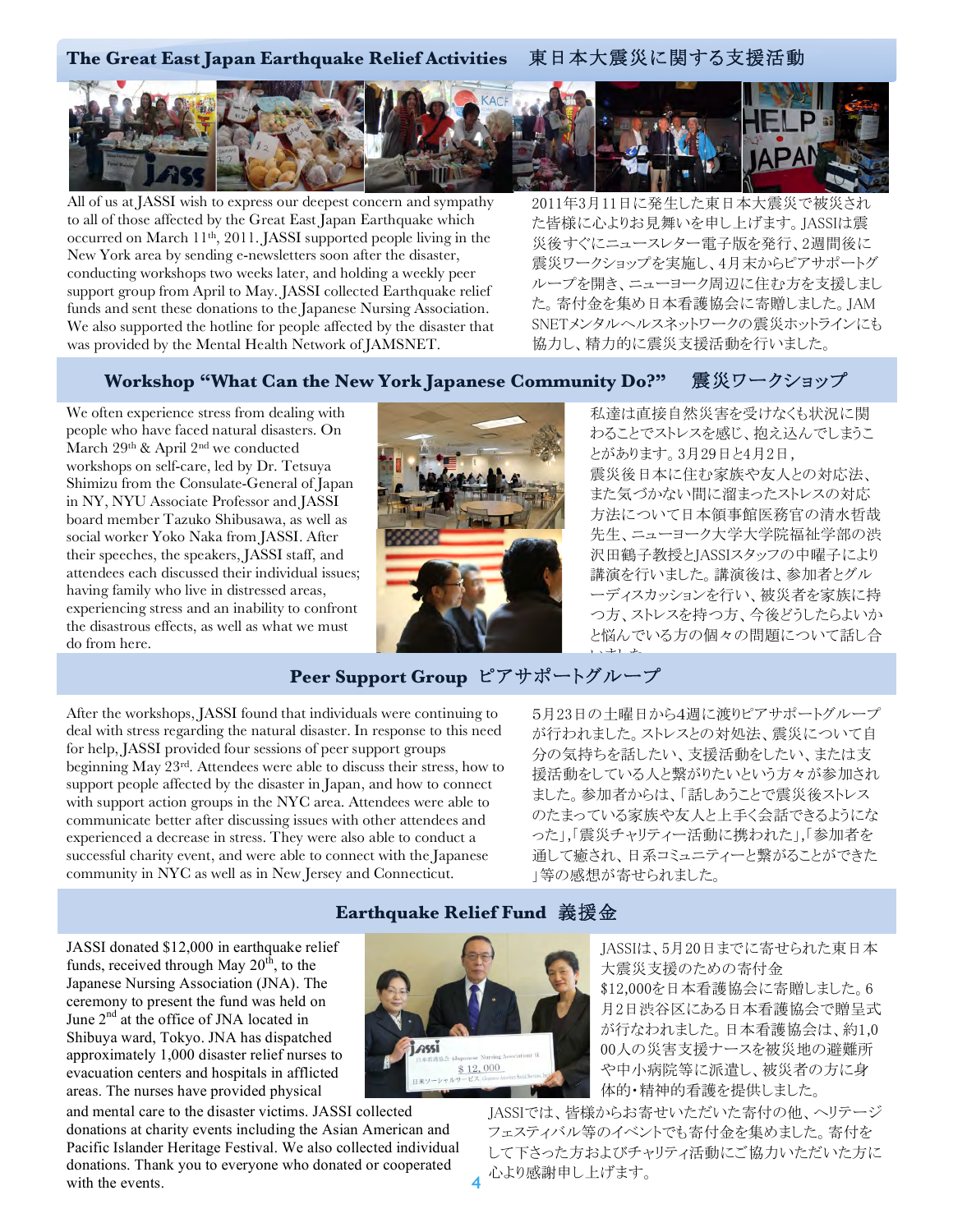### **Past Senior Events**

**December 2010: Holiday Party**: JASSI seniors celebrated the end of the year at Veniero's in the East Village with Santa Clause and guests from a mother's group. 2010年12月:ホリデーパーティ:ここ数年恒例のベニエロズでのホリデーパーティが 行われました。今年は母と子のグループもゲスト参加し、皆サンタさんにプレゼントをも らい、おいしいケーキを楽しみました。





**January 2011:Osechi Luncheon by East Restaurant**: Senior participants enjoyed a traditional Osechi luncheon and Karaoke, compliments of East Restaurant.

# 2011年1月:イーストレストランによるおせちランチョン:

今年も例年同様、イーストレストラン山田様のご厚意により、おせちが振る舞われました。今 年もカラオケまで楽しませて頂き、シニアの皆さんは楽しい年明けを迎えることができました。

**February 2011: Seminar on mental &physical issues in the elderly by Dr. Shimizu** Guest speaker Dr. Shimizu from the Japanese consulate, spoke on common mental & physical issues experienced by the elderly. We appreciate Dr. Shimizu's visit as he offered his extensive knowledge to our seniors.

# 2011年2月:領事館清水医務官によるセミナー「老年期の一般的な心と身体の問題につ

いて」: ゲストスピーカーの清水医務官により、大変有意義なお話をして頂きました。





**March 2011:Curry Luncheon:** Our annual curry luncheon was held at the Japanese American United Church with the help of many volunteers and seniors.

<mark>2011年3月:カレーランチョン</mark>:毎年恒例のカレーランチョンは大勢のボランティアとシニアの協力に て実現致しました。皆で食べるカレーは一段とおいしく、楽しく箸が進みました。

**Cherry Blossom Viewing:** Our 6<sup>th</sup> annual Hanami viewing was held at the Brooklyn Botanic Garden. After exploring the world-class plants collections at the garden, we enjoyed a delicious boxed lunch at the park!

2011年4月:お花見:今年で第6回目になるお花見の会をブルックリンボタニックガー デンで開催しました。公園を散策した後、野外でお弁当を一緒に食べ、一日を満喫し ました。





**May 2011: Laughter Yoga**: We invited Yoshiko Yamamoto, a certified laughter yoga teacher, to teach us laughter yoga. We all enjoyed sharing nice big smiles! 2011年5月:笑いヨガ体験:笑いヨガティーチャーの山本よし子さんをお招きして、笑いヨ ガを体験しました。始めは戸惑いうまく笑えない方もいましたが、次第に慣れ、最後は皆す っきり爽やかな気分でよい笑顔になる事ができました。

**June 2011: Strawberry Picking** : Our annual strawberry picking bus tour was held at Alstede Farm in NJ. Goldman Sachs sponsored the whole event and generously provided 15 volunteers to assist with the event and to interact with our seniors.

2011年6月:イチゴ狩り:今年も毎年恒例ニュージャージーのアルステッド農園にて イチゴ狩りを行いました。このイベントは、ゴールドマンサックスのスポンサーの元、 過去数年間行われています。ゴールドマンサックスの社員16名がボランティアとし て参加し、シニア約30名と楽しく交わい、青空の下お弁当を広げ、午後はイチゴ 狩りを共に楽しみました。





#### **Caregiver Program Annual Event/**ケアギバープログラムイベント**:**

Our Caregiver Program annual event was held at Benihana restaurant on June 13, 2011. A total of 145 people from the Hamilton Madison House Caregiver Program and the JASSI Caregiver Program participated in the event. After enjoying a teppanyaki style lunch, participants also enjoyed the raffle drawing.

ケアギバープログラムの一環として、年に一度のイベントが6月13日紅花レストランにて開 かれました。ハミルトンマディソンハウスケアギバープログラムのクライアントである中国系 、韓国系の高齢者とケアギバーにJASSIのクライアント6名が加わり、合計145名程で行わ れました。楽しい鉄板焼きシェフによるパフォーマンスでランチを楽しんだ後はラッフル大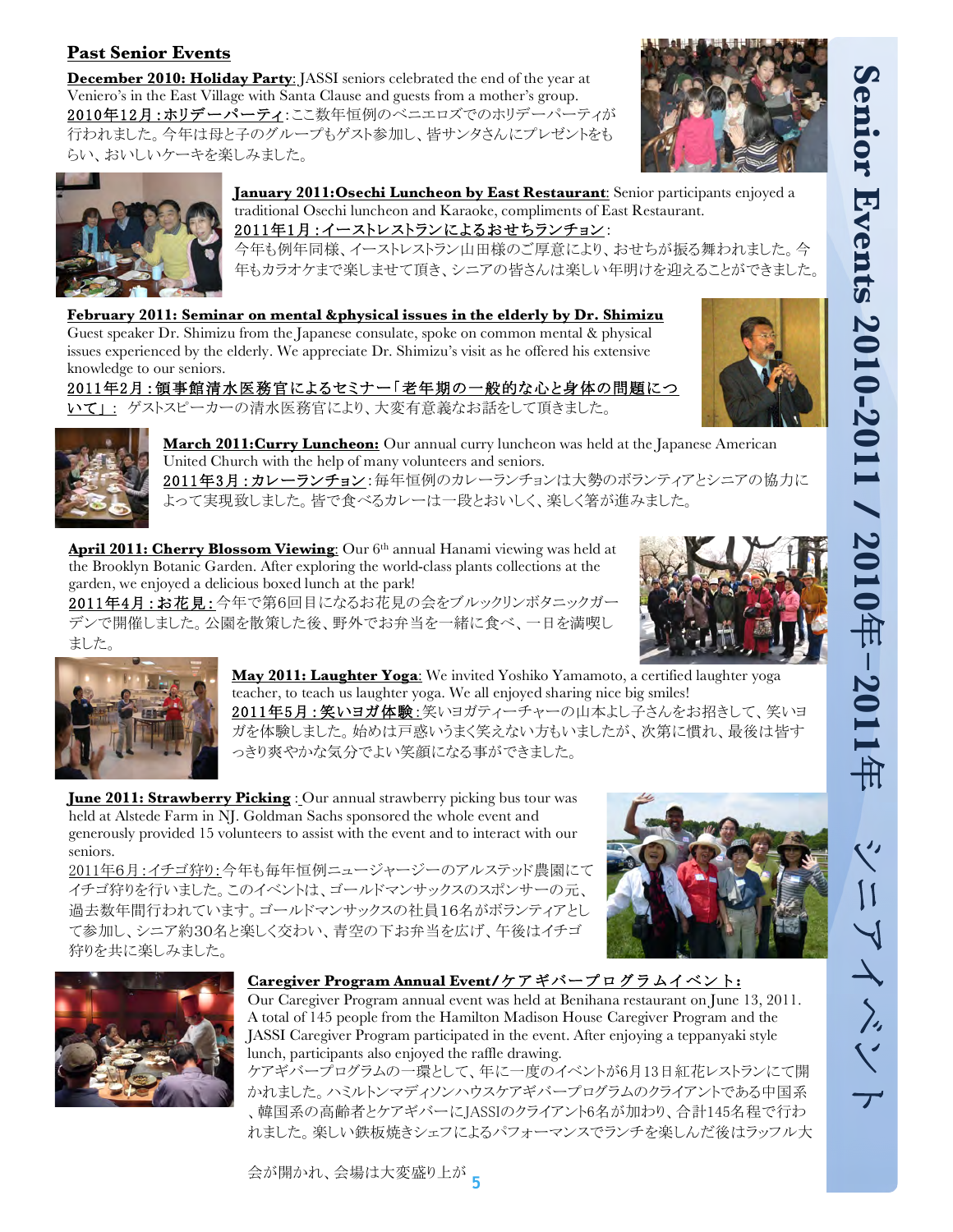**Immigration Hotline:** Mariko Okamoto, has been operating the Free Immigration Hotline on Mondays between10:00 A.M. and 5:00 P.M. To reach this Hotline, please dial 212-442-1540

#### **Free Flu-Shot Voucher Distribution:**

From January though April, JASSI distributed free flu-shot vouchers to the community to be used at various drug stores.

#### **Health Insurance from NY State Workshop:**

The workshop regarding Health Insurance from New York State was held on April 18, at Sakura Health Fair. Medicaid, Family Health Plus, Child Health Plus and Healthy NY were discussed at the workshop.

**JASSI Hotline:** There have been many calls regarding low-income issues, health insurance, consumer issues, housing, labor and more. JASSI received an average of 78calls a month this year. Frequently requested information is viewable at our website (www.jassi.org). To reach our hotline, please call 212-442-1541.

#### ビザなんでも電話相談:

岡本万里子氏の協力を得て、ビザ何でも電話相談を無料で 提供しています。ご希望の方は月曜の午前10時~午後5時に

# **無料フルーショット券配布:**

1月から4ヶ月に渡り、NY市のプログラムを通しコミュニティー の皆様に無料フルーショット券を配布しました。

#### NY州の医療保険ワークショップ:

4/18(月)さくらヘルスフェアでメディケイド、ファミリーヘルスプ ラス、チャイルドヘルスプラス、ヘルシーNYなど、NY州政府が 低所得者へ提供している医療保険に関するワークショップを 2000年 - 10月 - 10月 - 10月 - 10月 - 10月 - 10月 - 10月 - 10月 - 10月 - 10月 - 10月 - 10月 - 10月 - 10月 - 10月 - 10月 - 10月 - <br>第2章

#### ジャシーホットライン:

低所得問題を始め保険、住宅、消費者、労働等、様々な相談 が寄せられます。2011年1月からは月平均78件の問い合わせ がありました。よくある相談はウェブサイトでも閲覧できます。(w ww.jassi.org)ホットラインへのご相談は212-442-1541まで。

#### **Japanese Family Peer Support Group for families Individuals with mental illness "Kazoku no Tsudoi"** 心の病を患う方のご家族のピアサポートグループ「家族のつどい」

"Kazoku no Tsudoi" was started by JASSI last September and became a program of NAMI-NYC Metro as of June 1st, 2011. For detailed information, please email at japanesehelpline@naminyc.org

> In December 2010, JASSI welcomed a new staff member, social worker Yoko Naka. Ms. Naka has been working as our volunteer coordinator to recruit volunteers and manage our events and workshops.

Please say hello to Ms. Naka when you visit

Ms. Naka would like to continue working with JASSI staff and volunteers to provide better social services in order to increase individuals and families' quality of living.

JASSIで行っていた「家族のつどい」は、今年6月からN AMIニューヨーク市メトロ支部のプログラムになりました 。今後連絡はこちら: japanesehelpline@naminyc.org



**New Staff on Board! JASSIに新しくスタッフが加わりました** 

2010年の12月よりジャシーにソーシャルワーカーの中曜 子が新しいスタッフとして加わりました。 中曜子はボランティアコーディネーターとしてボランティア リクルートからボランティアの相談等を行い、またジャシー のイベント,ワークショップ等にも携わっています。 皆様、今後も是非気軽に声をかけて下さい。 また今年で創立30周年を迎え、今まで以上にスタッフとボ ランティアと共にジャシーの福祉サービス向上を目指して います。皆様と住みやすいコミュニティー作りに力をいれ てがんばっていますのでどうぞよろしくお願い致します。

#### **We Thank Our Volunteers** ボランティアの方々のお力に支えられて

JASSI's work such as office work, friendly visits to seniors and community outreach are made possible by the following volunteers. Thank you very much!

JASSI!

日常のオフィスワークから高齢者宅へのフレンドリー ビジットまで、JASSIはボランティアの皆さんによって支 えられています。JASSI一同、深くお礼申し上げます。

**Example 12 Sect All the Mass All the Scheme Scheme (Fig. 2011)**<br> **Example 18 Mondays between 11**<br> **Example Mondays between 11**<br> **From January thought The Fig. Fig. 12 Mondays of The workshop regar<br>
The workshop regar York** Kimi Aoki, Hikaru Aono, Toshiharu Aono, Kaoru Blomberg, Aiko Cascio, Shinyi Chan, Cynthia Chang, Kay Fan, Yoko Farmer, Kimiko Fukuoka, Yukie Furusawa, Junko Hasegawa, Ritsuko Higashi, Katsumichi Hino, Moe Hirano, Mariko Hirao, Yukio Hyakuda, Mieko Iimori, Shoko Ikeda, Etsuko Inoue, Misako Kakiuchi, Takahiko Katayama, Eiko Kijima, Setsuko Kinoshita, Megu Kitazawa, Kenji Koura, Kayo Kudo, Katsumori Kuwaki, Denis Lebeux, Junko Maeda, Yoshiko Matsui, Suetada Mitsuhashi, Yoneko Morimoto, Miyoko Morton, Yukiyo Nagata, Akemi Nakamura, Mariko Noguchi, Junko Noguchi, Mimi Ogawa, Hilda Ohara, Mariko Okamoto, Shigeko Okano, Ann Marie Osaki, Hideko Paragon, Phamthioai Phuong, Kazuko Rosenberg, James Runsdorf, Yayoi Saito, Rie Sakaguchi, Mari Sakaji, Momoko Sakamoto, Ayako Sheldon, Yukiko Shibuki, Keiko Shintani, Kiyoko Suzuki, Yasushi Suzuki, Moe Takagi, Harumi & Chiara Takahama, Ritsuko Takashima, Hiroko Takayama, Akemi Tomizawa, Kanji Tomizawa, Aya Uemura, Yuko Utada, Safumi Walter, Nina Weissman, Sachiko Yamada, Masami Yamamoto

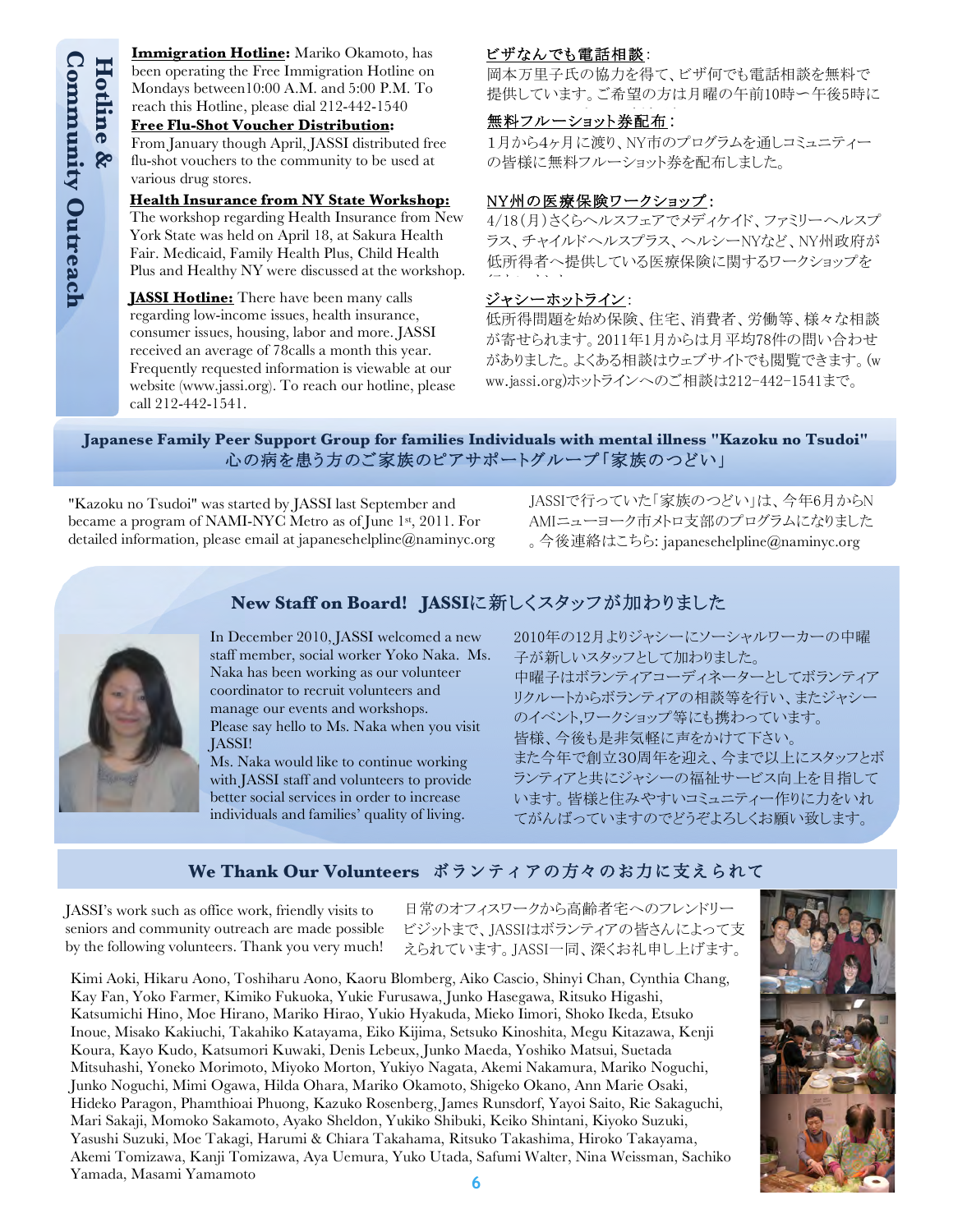# **We thank numerous individuals for their generous contribution for JASSI**

Nancy Natsuyo Alexander Kazuko Aoki Roy Ashikari Kumiko Baumann Steve & Keiko Bretherick Aiko Cascio Hideo & Keiko Dan Shinichi Doi Yoshie Katayama Fuentes June Goldberg Katsuhiko Hasegawa Hitoe Hayashida Eisaku & Alice Hiromura Tomoe & Jitsuo Hoashi Marvin Hoshino Paul Huaung Mieko & Kazutaka Iimori Gail Inaba Kenji Ishikawa Shoji Iso Chizu Ito Yuriko Riki Ito Kunio Iyoda & Hideko Iyoda Linda Kabumoto-Gras Taneko Kameda Kiyoshi & Mrs.Jun Kanai Shoko Kasumi Shigeo & Akiko Kida Yasuo & Yoshiko Kitasato Chizuko Korn Hiroko Kreitzer Koichi Kubo Yuichiro Kuwama Beverly Mastropolo Alice Matsumoto Teruko Mitani Tomoko Mitsushiro Mutsumi Miyachi Keiko Miyauchi Sei Muraki

Satoru Murase Keiko Nakano Kiyoshi & Kazuko Nasu Teruko Neuwalder Setsuko Matsunaga Nishi Cyril N. Nishimoto Tamaki Ogata Robert Okajima Hideko Paragon Dominic Purpura Masayo Saito Chris J. Escobar & Mari Sakaji Nobuko Sakurai Antonio Gisuke Sato Midori Sato Hisako Shinsato Si Spiegel Kaytaro Sugahara Alan Sukoenig Sherman & Shimako Sussman Ayaka Suzuki Keiji and Moto Suzuki Masa Alice Suzuki Akiko Takato Yoshio Takeda Eiko Tanaka Harumi Tanaka Rumi and Hitoshi Tanaka Kanji Tomizawa Rie Tora Shinjiro Tsutsui Steve Wada Warner Wada Takeshi Yamaguchi Shizue & Kingo Yamanashi Ryuzo & Katoko Yamasaki JamesYee Mei Li Yeh

#### **Thanks to our Tomo no Kai Members**! 友の会会員の皆様にお礼申し上げます !

JASSIに御寄付いただいた方々に感謝いたします JASSI would like to express its deep appreciation to the following corporations for becoming members or renewing their membership as *Tomo no Kai* (Friends of JASSI).

> 以下の団体にJASSI友の会新規ご入会/更新頂きました。この場を借り て御礼申し上げます。

AS Hirota Capital Management, LLC Eisai USA Foundation, Inc. Mitsui & Co. (USA), Inc. Mizuho Corporate Bank, Ltd. Nippon Steel U.S.A., Inc. REDAC, Inc.

Sony USA Foundation, Inc. Sumitomo Corporation of America The Mitsui USA Foundation Toyota Motor North America, Inc. Wacoal (USA), Inc.

#### **JASSI wishes to acknowledge the generous support from:** JASSIの活動をサポートいただいている以下の団体にお礼申し上げ

Asian American Federation Coalition for Asian American Children and Families Fairfield-Maxwell Ltd. Fujitsu General America, Inc. Goldman Sachs Hamilton Madison House Isabella Geriatric Center, Inc. Japanese Medical Society of America, Inc. Japonica Kajima Foundation, Inc. Mando Associates Inc. Mitsubishi Gas Chemical America, Inc.

.<br>Mitsubishi Heavy Industries America, Inc. Mitsubishi UFJ Trust & Banking Corporation Manhattan Borough President's Office Mushroom Wisdom Inc. New York City Department for the Aging New York City Mayor's Office of Adult Education & The City University of New York Sobaya Restaurant, Inc. Sojitz Corporation of America Sunrise Mart Takahachi Bakery The Sake Club Tokyo Mama, Inc. vou Zazou Productions, Inc.

#### **Thanks to Ticket Donors** チケットの寄付、ありが とうございました

For free tickets that enabled groups of seniors to attend various cultural events in the city, JASSI thanks the following donors: Eru Matsumoto, Grant Kot, The Men's Glee Club of NY, MidAmerica Productions, Nippon Club, The Japanese Medical Society of America, Hemsing Associates, Sachiyo Ito & Company, Hideko Paragon, Toshiko Matsukawa.

#### ジャシーのシニアをコンサー トやセミナーにご招待くださいました以 下の個人&団体に心よりお礼申し上 げます。 松本える様、グラント コット様,

ニューヨーク男声合唱団、ミッドアメリカ プロダクションズ、日本クラブ、米国日 本人医師会、ヘムシングアソシエイツ, 伊藤さちよ舞踊団、パラゴンHideko様 、松川とし子様。お陰でシニアは素敵 ストロール エイディング

をフォローしてジャシーから最新のイ ベント情報等を受け取ることもできま す。Eニュースレターメーリングリストへ

#### **Join us!** 参加しよう!

ジャシーの

、Twitter

メーリングリストに登録して、 Eニュースレターを受取りませんか? この他、Facebookのファンになったり

の登録は news@jassi.org

Join our mailing list to receive our e-Newsletter or find us on facebook/twitter to access our newest information.

> Please email news@jassi.org to get access to our e-newsletter. Please visit our website (www.jassi.org) to be a fun on facebook/twitter. You will receive our newest events information and all other updates.

We look forward to having you join us!



までEメール下さい。Facebo ok/Twitterからお知らせを 受け取るには、ウェブサイト

Those of you who contributed to the earthquake relief fund through JASSI are not listed above.

紙面の都合上、一定額以上のご寄付をいただいた方のみ 掲載させていただきましたが、金額に関係なく、ご寄付を下 さった皆様に心から感謝しております。また、ジャッシーを 通して東日本大震災復興のために寄付された方のお名前 は含まれておりませんが、ご協力ありがとうございました。

**7**